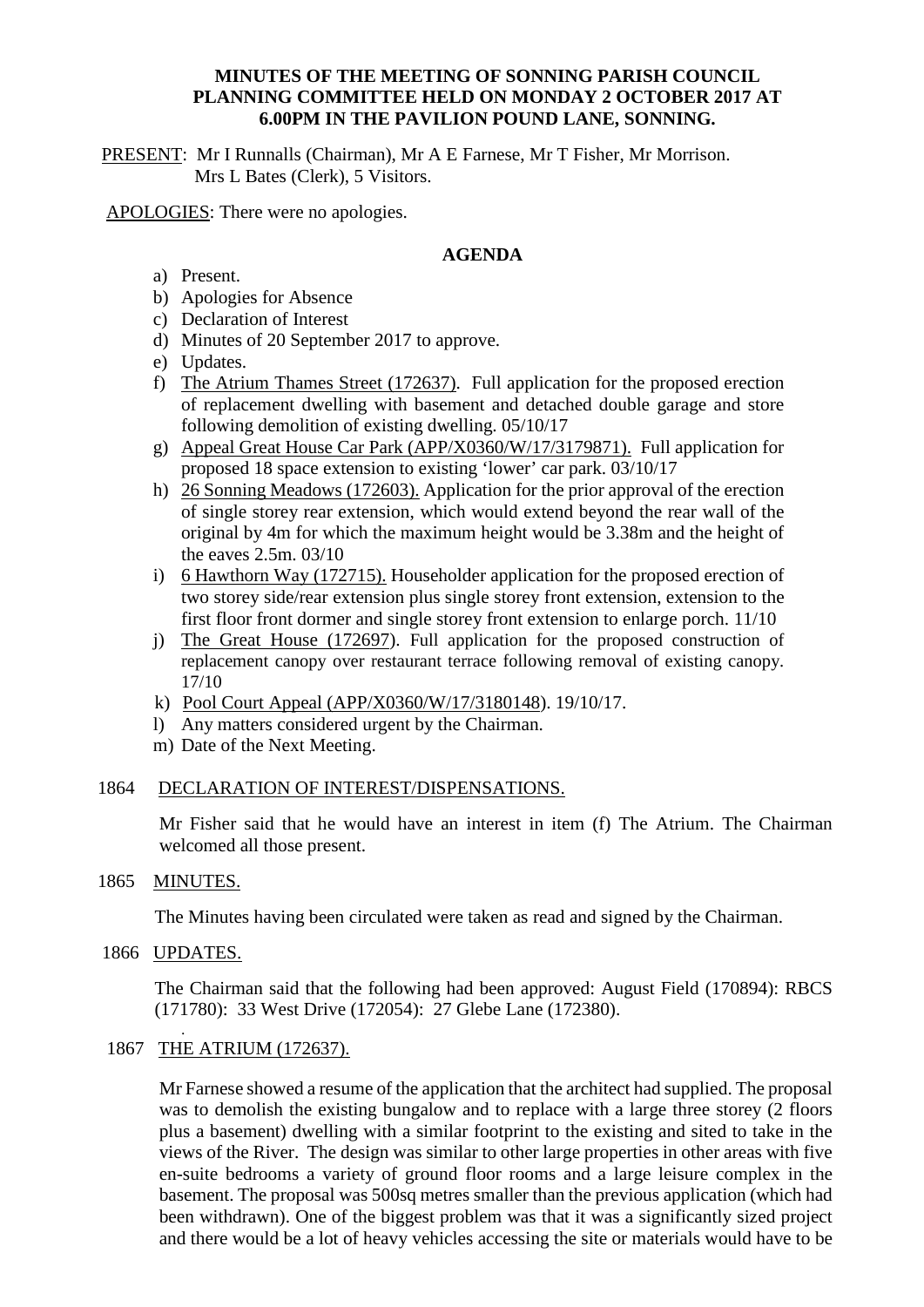offloaded onto a forklift truck in Thames Street. Overall the proposal was too big. The Chairman said that it was a sensitive site in the Conservation Area and when refusing the application at Pool Court, for a similarly large dwelling, WBC had taken this into account. The existing dwelling was a single storey brick and tile building and had little impact when viewed from the River. The proposed dwelling was two storey and the materials were light in colour and would stand out and be more visible than the existing. Mr Farnese said the principle was OK but the proposal was too large and in the wrong place. The Chairman said that TB 24 stated that any proposal should demonstrate that it would conserve and, where possible, enhance the important character and special historic interest in the Conservation Area, including its setting and views. Mr Anderson (architect) said that the house was for a family and the plans had been revised following previous comments that it was too large etc. and the revised plans addressed these comments. The proposal had been reduced in volume and footprint and the garage had been moved. The Heritage Consultant was of the opinion that the plans did no harm and had written a report to confirm this. Mr Anderson said that he had viewed the site from the River and maintained that, due to the typography behind Sonning Court the proposed dwelling wold not be seen and wouldn't have an impact on the Conservation Area, light or privacy. It was 125 ft. from Star Court and the impact was not material. The owner of Star Court said that there was only one window facing his property from the existing dwelling, in the proposed dwelling there were 16 windows overlooking his whole garden, 10 on the first floor, and there would be additional noise and activity close to his boundary from the triple bay garaging area. Mr Farnese said the overlooking was of concern, the proposed dwelling was palatial and was wasted in the proposed location and was bound to create opposition. The Chairman said that when the Atrium was built the architects took the Conservation Area into consideration, Mr Morrison said that he was concerned about privacy and that the proposal represented a substantial change. Mr Gilmore said if the plans were acceptable but in the wrong place then they were not right. Following discussion it was agreed to object to the proposal for the above reasons including contrary to TB24, too large for site, access and the sensitive Conservation Area.

## 1868. THE GREAT HOUSE APPEAL CAR PARK (APP/X0360/W/17/3179871).

Mr Fisher had checked through the reasons for the appeal and there didn't seem to be anything that SPC had not said in its original objections and it was agreed not to make any further comments.

#### 1869. 26 SONNING MEADOWS (172603).

The Parish Council had not been asked to comment on the application as it was for prior approval prior approval for the erection of single storey rear extension, which would extend beyond the rear wall of the original by 4m for which the maximum height would be 3.38m and the height of the eaves 2.5m. Technically permitted development. Following discussion it was agreed to say no comment.

## 1870 6 HAWTHORN WAY (172715).

The plans were unavailable and this would be on the main agenda on 10 October. The neighbour was in attendance and said that the plans were incorrect. The proposal would overshadow her side kitchen window and was close to the boundary. Mr Farnese would make a site visit and report back on 10 October.

### 1872. THE GREAT HOUSE (172697).

The Chairman said that this was a comparatively large construction. The fact that, at the eastern end, the existing removable canopy was to be replaced with a permanent brick wall with a fireplace and chimney stack, changed the construction from a removable canopy